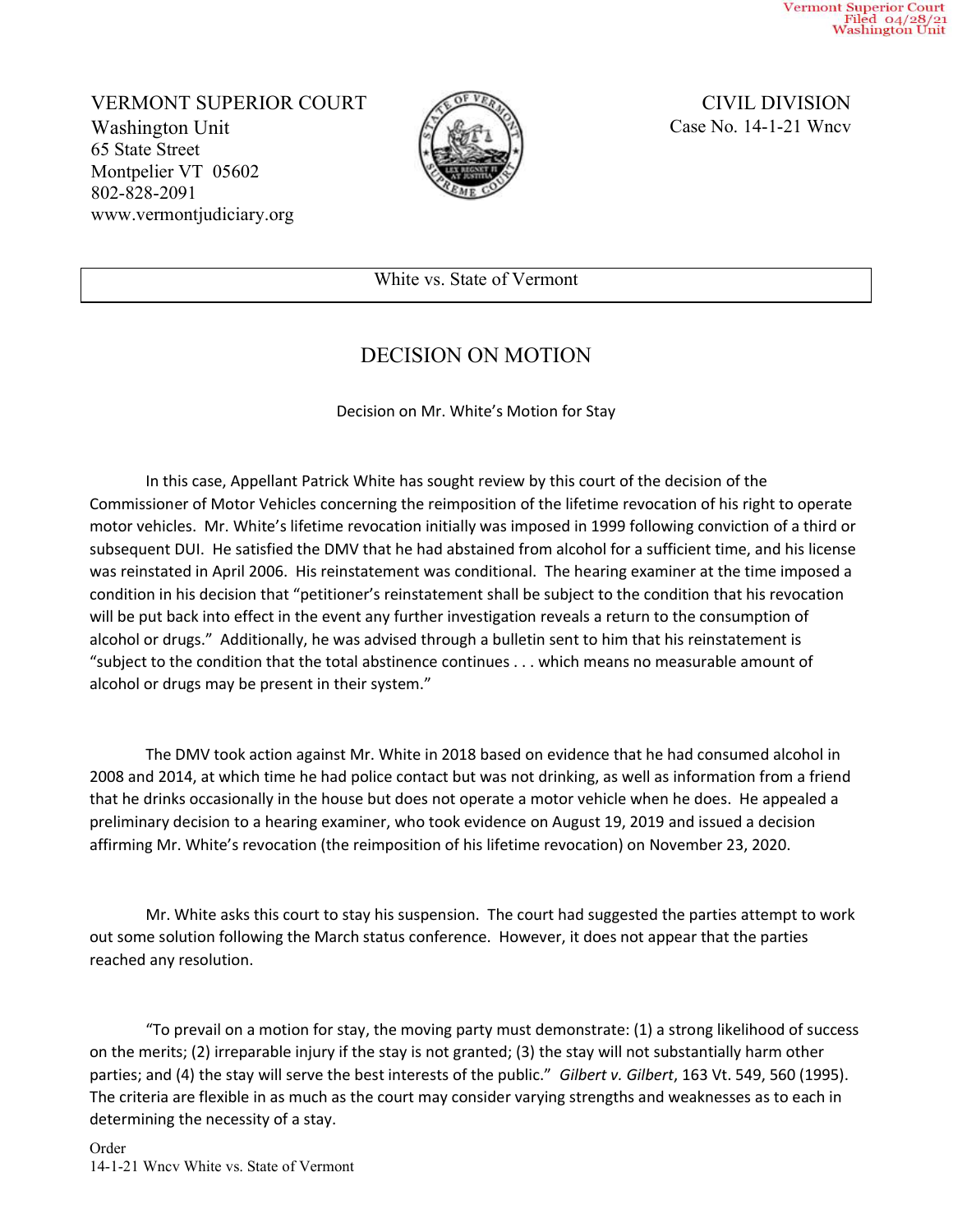The court finds that Mr. White's employment will be affected by license loss and that injury may or may not be irreparable. The court finds generally that people can get by without driving, but it is very hard. Given Mr. White's history of DUI, ending more than 20 years ago, a slight degree of public safety is implicated. However, that is not enough at this point in time for the court to weigh that factor substantially against Mr. White. There are no other parties which will be specifically harmed—the Agency of Transportation's interest is coterminous with that of the public. The most significant factor in this case is Mr. White's likelihood of success on the merits of the case.

The court notes that the language of the total abstinence section of title 23 V.S.A. § 1209a(b) in 2006 was:

Notwithstanding any other provision of this subchapter, a person whose license has been suspended for three years or more under this subchapter may apply . . . for reinstatement of his or her driving privilege. . . . In the case of a suspension for life, the person shall have completed three years of total abstinence from consumption of alcohol or drugs, or both.... If the commissioner . . . is satisfied by a preponderance of the evidence that the applicant has abstained for the required number of years immediately preceding the application and hearing, has successfully completed a therapy program as required under this section and the person appreciates that he or she cannot drink any amount of alcohol and drive safely, the person's license shall be reinstated immediately upon such conditions as the commissioner may impose. If after notice and hearing the commissioner later finds that the person was operating, attempting to operate or in actual physical control of a vehicle while the person's alcohol concentration was 0.02 or more following reinstatement under this subsection, the person's operating license or privilege to operate shall be immediately suspended for the period of the original suspension. A person shall be eligible for reinstatement under this section only once following a suspension for life.

Here, as in other cases, the hearing officer imposed a total abstinence provision which, presumably, was assumed to be permitted under the statute.

Mr. White has pointed out at all opportunities in this case that he has not operated, and was not accused of operating, a motor vehicle with any measurable alcohol in his system. However, the Agency's conditions are not predicated on consumption rather than operation. The obvious question is whether the Agency had authority to so condition Mr. White's license in light of the language of the statute, which specifically uses operation as one of the criteria for revocation of the reinstatement.<sup>1</sup>

<sup>&</sup>lt;sup>1</sup> The current version of the statute supports the Agency's position as it provides, "the person's license or privilege to operate shall be reinstated immediately, subject to the condition that the person's suspension or revocation will be put back in effect in the event any further investigation reveals a return to the consumption of alcohol or drugs and to such additional conditions as the Commissioner may impose."